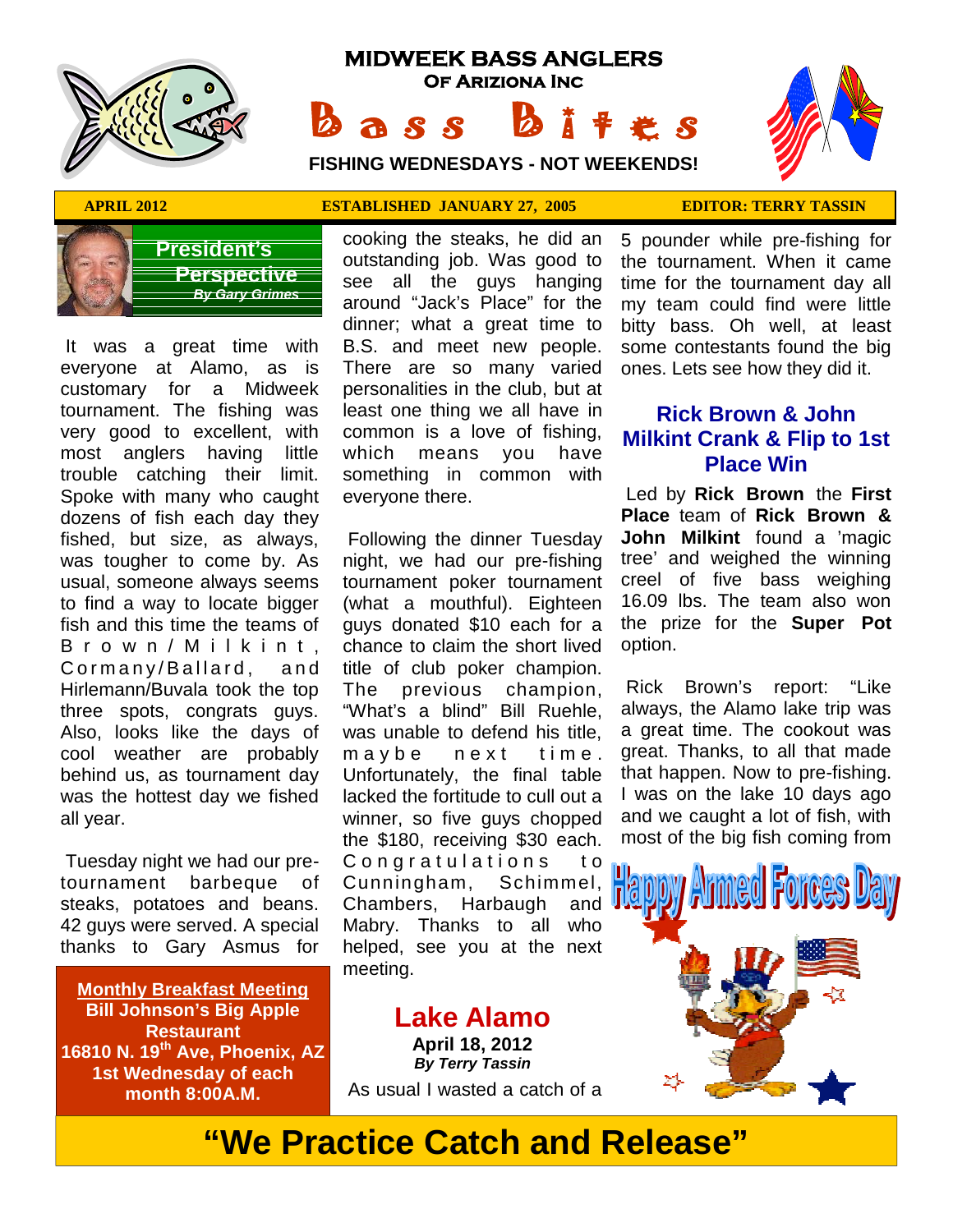#### Page 2

the main lake. On Tuesday, John Milkint and I went and checked these spots and we never got a bite. I also had a couple of spots in the river to check out. We found a lot of fish but they were all pretty small, we only managed one over all day. There was one spot I was counting on, that I was saving for our starting spot on tournament day.

 Now to tourney day. We made it to our starting spot; it appeared that the bass were chasing shad. I broke out the crankbait and first cast a 3 pounder, next 2 casts 2 slots. Good start, but the bite quickly died. Time to make a quick move. In doing so, I was watching another boat that I thought might be heading toward my other spot, and when I took off, I ran over a large tree stump with the big motor. Lucky I didn't break anything on the boat. But I

# **Next Meeting Next Tournament**

Our next club general meeting is scheduled for **Wednesday, 2 May** starting at 8:00 AM, at Bill Johnson's Big Apple Restaurant, 16810 N. 19th Ave (just south of Bell Road on 19th Ave on the west side of the avenue). We hope you will come early and have breakfast together.

The next club point tournament will be a day event at **Lake Apache** on **16 May 2012.** Club launch headquarters and<br>weigh-in location will be weigh-in location will announced. Tournament hours are **Safe Light to 3 PM.**

think I gave the fish in Neil Burns' spot brain damage.

 We pulled into the next spot, and again first cast a 3.5 pounder, then the third cast Speedo's another 3 pounder. We were pretty excited at that point. John and I then started a rotation around 3 or 4 trees flipping plastics and slowly upgraded our slot fish. Then about 8:30 from the same magic tree I set the hook on what felt like a good one, but I also wrapped around something. After releasing a little pressure a couple times the fish finally came out. It was our big fish 4.5 pounder; thank God I had braid on. Shortly after that, John caught our 5th over that culled out our last slot fish. What a GREAT feeling – 9 am and 5 good overs in the livewell.

 Not so fast, when I pulled the hook out of John's fish it had slightly nicked the gill and the fish bled a little. I thought it would be OK. John kept a close eye on that fish, but it wasn't doing so good. After about 30 minutes, we discussed the dilemma we had with that fish. Keep it, and end up with a possible half pound penalty, or release it while it was still alive and would probably recover better in its natural habitat. We gambled and released it. I was a little stressed, and second guessing our decision, until about 30 minutes later when we caught another over, similar in size. We caught about 20 more fish the rest of the day, but no more upgrades. John and I had a lot of fun, hope we draw again

soon. Thanks again to the cooking crew, and everyone soon. Thanks again to the<br>cooking crew, and everyone<br>who helped with the<br>tournament. Also, would<br>someone tell that guy NO tournament. Also, would someone tell that guy NO while fishing YUKKKK!"



*1st Place John Milkint & Rick Brown*

 John Milkint added to Rick's narrative, "Never having the opportunity to finish in first place as a non-boater, the Alamo tournament final result was a great feeling. The day started out great for us since Rick caught our first 3 fish on his first 3 casts. I hadn't had an opportunity to even get my fishing rod in my hand. What a start! We had discussed our approach after pre fishing together on Tuesday. We were going to start the day with Rick throwing a crank bait and me

#### Continued on page 3



 As for fishing equipment, only artificial lures may be used, no live or prepared bait will be permitted and only one rod and reel may be used at any time. This is just a reminder, in case you are thinking of throwing homemade dough-balls at a big carp.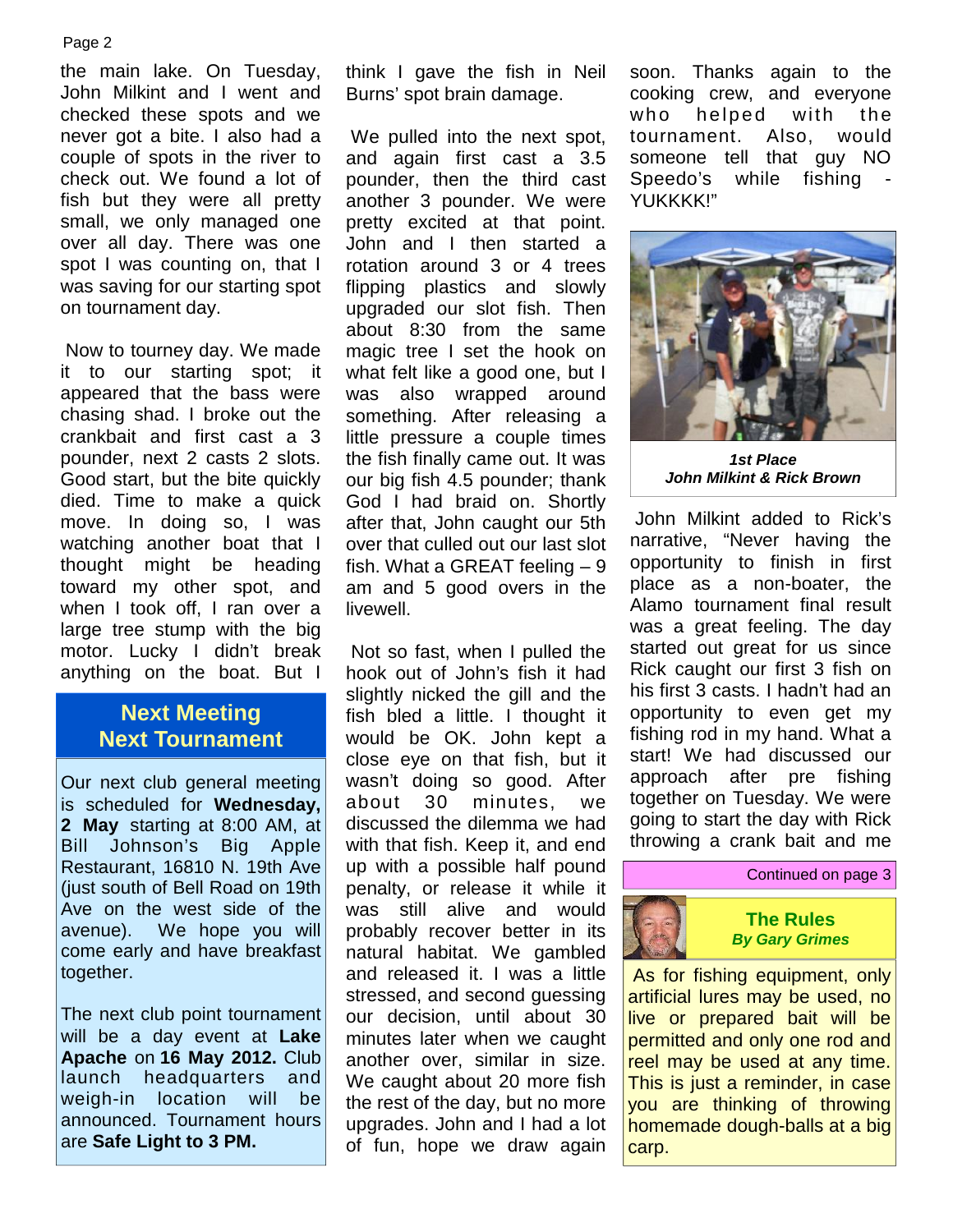throwing a spinner bait. His worked to perfection but I couldn't get a hit on the spinner. That great start settled down to our next move to a stump that Rick had identified in a prior tournament. I actually lost count of the number of fish we caught on that one stump. It was incredible. We were only fishing in 3 feet of water.

We rotated between that stump and two brush piles all morning, moving from one to the other. I called it the golden triangle. We caught fish on all three spots. For the most part, Rick fished a weightless Senko rigged whacky style with a weedless hook. I fished a weightless Senko rigged in the traditional Texas Rig style. Both produced fish in each location. The bass were holding tight to the cover and we had to throw directly into the brush to get strikes. Even with weedless rigs we spent a lot of time removing snags due to the dense cover and underwater hazards. We had to retie our tackle on many occasions, but the results were worth it.

 Rick put the plan together, and being an astute non boater, I didn't try to change it. worth it.<br>
Rick put the plan together,<br>
and being an astute non<br>
boater, I didn't try to change it.<br>
Everything worked to<br>
perfection except that elusive 5<br>
pound Bass, that we perfection except that elusive 5 Rick put the plan together,<br>and being an astute non<br>boater, I didn't try to change it.<br>Everything worked to<br>perfection except that elusive 5<br>pound Bass that we<br>desperately wanted to catch<br>never showed-un Fishing for desperately wanted to catch never showed-up. Fishing for two days with Rick was a pleasure and a non boaters dream. Rick was always courteous as we approached a structure making sure I always had a side to fish while he fished the opposite side.

Thanks Rick for a GREAT two days!"

## **Cormany & Ballard Concentrate on River to Win Second Place**

 In **Second Place** the team of **Paul Cormany & Sean Ballard** finished with 15.52 lbs for their five bass. More importantly, Paul weighed a 5.49 lb beauty to win the **5 lb Pot** and the **1st Place Big Bass** prize for the second time in three months.

 Paul provided this detailed account of the tournament day. "I fished Alamo with Sean Ballard and we had a great time fishing together again. I didn't have a chance to prefish other than a half day on April 7th. I made some Alabama rigs and wanted to test them out. I wacked about 30 fish on the A rig but no overs, just slots. Sean and I started with the A rig at mid lake and had zero fish. I told Sean, "Time to head to the river". We continued with the A rig and pitching into the visible trees in 6-8 feet of

water. Sean caught our first over on the A rig and I caught a couple of unders. Sean started pitching a Texas rig Hula Grub and I went with my old standby, the Speed Craw. We caught a couple slots to fill our limit by 7:30. We then just kept grinding it out pitching the rest of the day.



*2nd Place Sean Ballard & Paul Cormany*

 We managed a couple more overs and I noticed the better fish were coming a little deeper and from trees that were just barely visible or too deep to see at all. Sean seemed to be getting better quality on the Hula Grub so I switched over to it too. Fishing got better later in the afternoon and I culled out

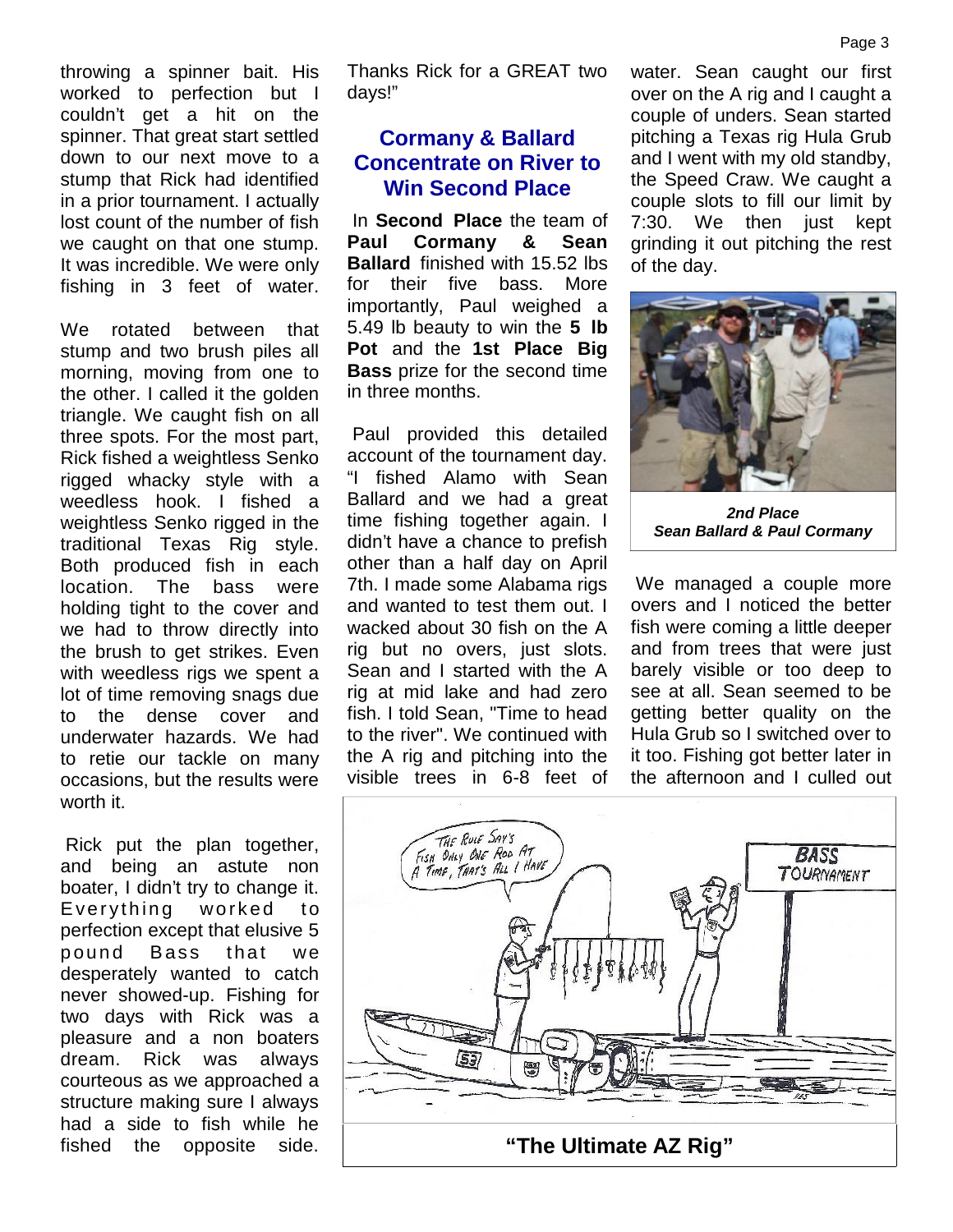#### Page 4

our last slot with a pretty good over. The last three fish we caught were all overs, two that didn't help our limit and of course the big fish that I caught at 2:30. I was really thinking "Threepeat" and was feeling pretty good at the weigh-in. I felt Sean and I had done a great job of grinding out a good limit under somewhat tough conditions. I was already thinking that the pressure would really be on to continue my winning streak at Apache.

 Then came Rick Brown and John Milkint. They really deserved that victory to be able to best what I thought would be a winning weight based on the fishing we observed. Sean and I fished really well together and covered every inch of productive looking water. Everyone that has fished with Sean knows what a good fisherman and great partner he is. If you haven't fished with Illist is a my the my the my the my that the my the my Sean, hopefully you will get the chance to learn for yourself one day. We truly have a great group of anglers and anyone is capable of winning on any given day. I'm just thankful to be enjoying a bit of a streak this year. I'm looking forward to fishing at Apache, but I'm not looking forward to the last six miles of dirt road!"

# **Team Lou Hirlemann & Ken Buvala Connect For 3rd Place**

**Team Lou Hirlemann & Ken Buvala** weighed five bass for 14.14 pounds and took home **Third Place** honors.

 Ken Buvala said, "I'm not sure of the area that we had the most luck in, except that at one point at mid-morning, I counted 30 boats within eye sight of us, so where we did most of the fishing should be no secret to anyone.



*3rd Place Ken Buvala & Lou Hirlemann*

 The beginning of the day did not start out like gang busters; i.e., we did not have a limit within the first hour! We started fishing the trees, as my 'guide' Lou suggested. I snagged my first two attempts and broke off lures which were a weighted Senko rigged Texas style. Changed to an unweighted Texas rigged 4 inch Baby Bass Senko and landed our 1st fish. After the day was done, Lou caught more fish than I did because he has more skill than I do. I think we had one over and two fish in the slot. The "catching" slowed down when we decided to move and we headed for the dam and to my surprise, no one was there, not even Tony Medina :-). Lou caught one slot fish there on a creature bait and lost one bass.

 We moved on to another area outside of the dam area and came across Jason Riddle and

Brian Jacobson and they said that their trolling motor conked out, so they were fishing nestled along the shore and they caught 2 bass while we were there, so we moved on. No fish in the other locations, so back to the starting point. Now Lou and I have had some good luck (1st Place at Bartlett) using spinner baits, so I broke out a rod with a Chartreuse spinner bait with a Chartreuse twin tail grub on it and did not catch a fish. Lou picked up his rod and spinner bait and proceeded to catch 2 nice over's in the trees. I have never fished a spinner bait by letting it fall into a tree or log, (a new method as taught to me by Lou), so as I was trying to do so with a white spinner bait and a white single tail grub trailer with the tail dipped in Spike It, I was saying to Lou that I wasn't getting the hang of it like he was doing when I got a hit and landed a fairly nice fish - visualize Lou laughing. That is to say it was a better slot than we had. It was around 1:30 PM when we had 4 in the live well - 3 over's and 1 slot. It was around 2:30 when we moved to another spot, but still in the general vicinity, and while Lou was maneuvering the boat into position, I got to throw the spinner bait into the trees and our biggest bass of the day hit as soon as it landed in the water.

 Now we have upgraded our 5 fish to 4 over's and one slot. The wind is blowing harder and it's 2:36 and we see Steve Baker leave a spot and Lou, our expert guide, says to me "Lets go over there and fish the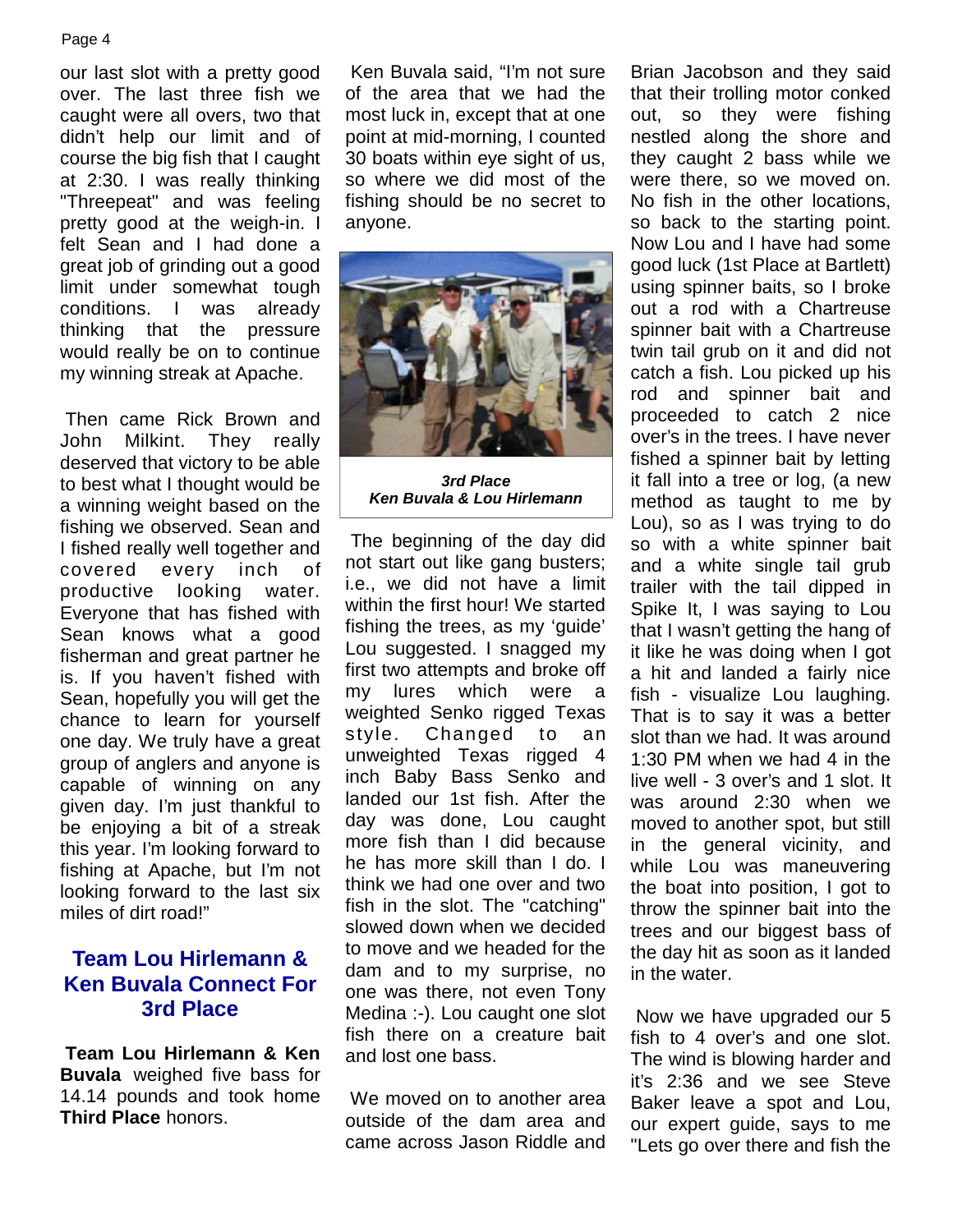trees just above where Steve was and I will run the big motor and let you have three casts before we have to head in". This is like a movie script because on my third cast into the middle of the trees, I hook and land our 5th over. This is unreal and Lou and I are laughing all the way to the dock. Talked to Lou today and told him I was still smiling.

 Ok, here's the part where I give cudo's to Lou, the boater. No kidding, I really like fishing with Lou, love his "no carpet deck" boat and fishing with him is really cool; that's right I said "cool". He's a fun guy and I will fish with him anytime and anywhere!!

Lastly, cudo's to the club for another great tournament, good food, good guys, and good everything!"

 Lou added, "Thanks to all who were there, I had a great time before the tournament started - I got to fish with Ken again. I have been terrible the last few tournaments so I figured I would go out of my comfort zone and fish the river. Our morning was awful - I think we had 3 fish, no overs at 11:30. In the after noon we threw spinnerbaits and wacked over 20 fish and got very, very, very lucky. And yes, my buzzbait bite started."

### **Burns & Brewer Capture 4th Place**

 The **4th Place Team** of **Neil Burns & Bob Brewer** weighed 13.72 lbs with a five bass limit.

 Neil Burns commented, "Bob and I didn't get a chance to pre-fish but I had been on the lake for several days the week before so we hoped things hadn't changed too much. We concentrated our efforts in what's left of the channel on the upper end of the Mohave northeast side. We targeted isolated brush piles & stumps in about 10 feet of water - actually the deepest day to fish, a<br>water in that area. All our afternoon water in that area. All our keeper fish came off two stick ups probably about 75 yards apart. We would fish them, let them rest and revisit them several times during the day.



*4th Place Bob Brewer & Neil Burns*

 Something about those two stick-ups draws the fish. I used a Texas rigged Paca Craw in green pumpkin with a punch skirt & punch stop to try to avoid hang ups. Bob used a variation of the same bait. It was nice having only one rod on the deck. It was a great day with a good partner, we were however distracted by the sight of two guys in red Speedos; my eyes are still hurting. I missed our cook-out and card game, but Bob said it was fantastic as usual. Big thanks to all the guys that make those

happen. I am looking forward to the next one."

# **5th Place Team Gary Grimes & Bob Jolley**

 The **5th Place Team** of **Gary Grimes & Bob Jolley** weighed 13.58 lbs with a five bass limit.

 Bob Jolley reported for he and Gary Grimes. "What a great day to fish, a little warm in the 13.58 lbs with a five bass limit.<br>Bob Jolley reported for he and<br>Gary Grimes. "What a great<br>day to fish, a little warm in the<br>afternoon but perfect<br>conditions to catch fish. Alamo conditions to catch fish. Alamo was on fire and so was my boater Gary Grimes. Both of us caught a lot of fish but Gary brought in the big ones which included five 'overs' and one that was 4.4 lbs. – fourth biggest fish of the tournament. Actually I did all the heavy lifting because I had to land his fish. Two of our larger fish were caught up in the trees so we had to go in and dig them out. Fortunately we were lucky and didn't loose any big fish all day.

 I was unable to pre-fish but Gary found the hot areas on Monday and Tuesday and it paid off on tournament day. We were up river in the trees, like most of the other teams, and pretty much caught everything in the depths of one to seven feet. We fished primarily on the South side of the lake but we did catch a few in trees in the middle of the lake and a couple of drop shot fish in the main lake.

 We caught fish on a lot of different lures including Baby Brush Hogs, Chigger Craws, Pit Boss, Hula Grubs, Paca Craws, Senkos, Flukes and Robo Worms. All of our big fish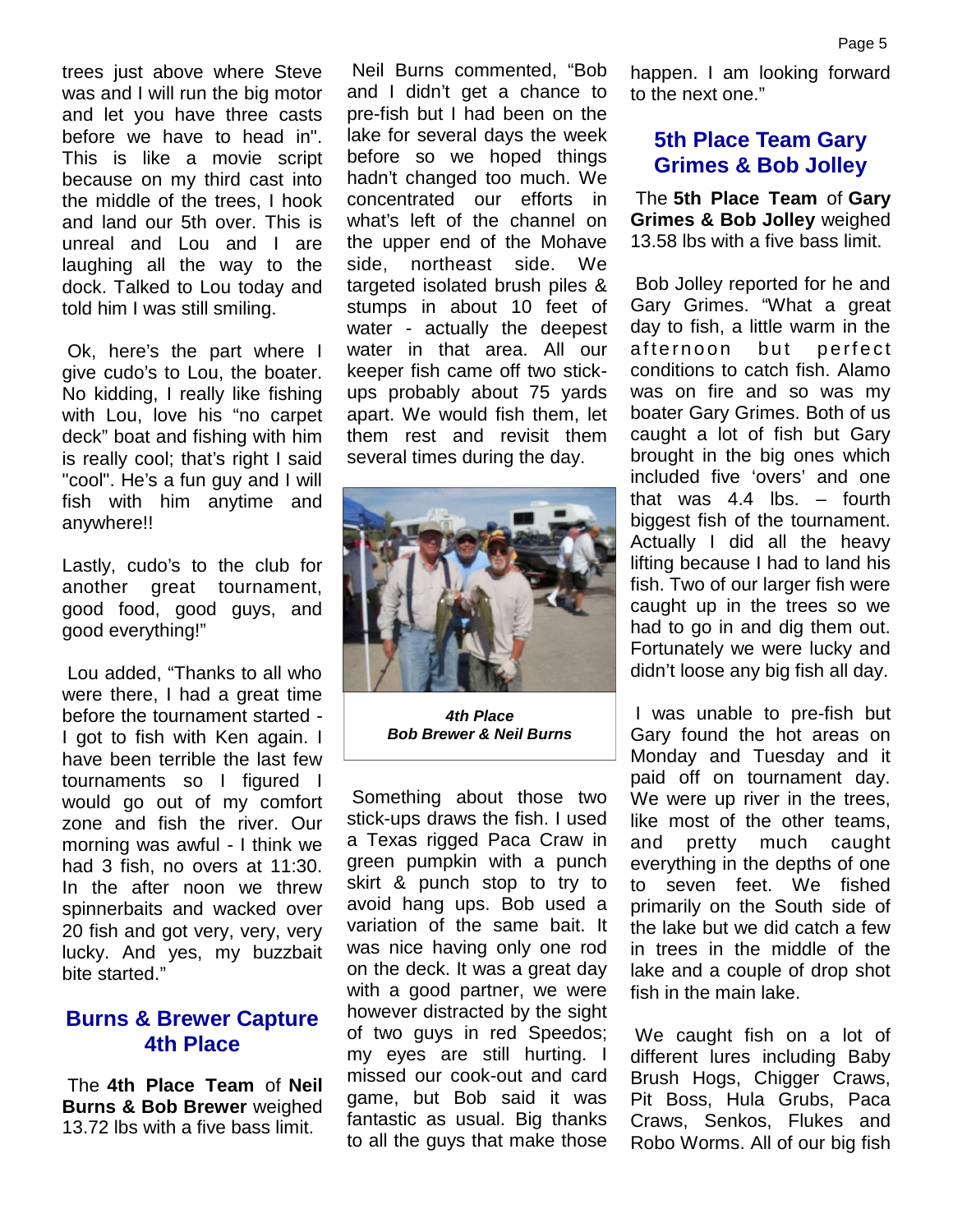#### Page 6

came from flipping craw baits in the Green Pumpkin and Watermelon colors. I haven't done a lot of jig flipping so I learned some new techniques from Gary and he also showed me a way to attach a 'keeper' on Texas rigged plastics. No more messy glue to deal with.



*5th Place Rick Brown & Mike Self*

 This is the thing I like best about the Midweek Bass Anglers; you always learn This is the thing I like best<br>about the Midweek Bass<br>Anglers; you always learn<br>something at every<br>tournament. Our members like<br>to share ideas and it does tournament. Our members like to share ideas and it does make us better anglers.

 Gary and I had a lot of fun fishing the Alamo tournament and taking fifth place and being in the money was a bonus. Unfortunately I missed the cookout and I understand it was another big feast, but I did save \$10 by not being there to play in the poker tournament. I do want to thank John Reichard for saving me a parking place when I arrived late on Tuesday night and thanks to everyone who helped run another smooth MBA tournament."

# **2nd Place Big Bass Caught By Jeff Mabry**

**Jeff Mabry** remarked about his day on the water: "I had the pleasure of fishing with Tony Medina in his freshly carpeted Crestliner. Tony and I went out pre-fishing on Tuesday and almost immediately found a Senko bite. With all the stick ups I chose to Texas Rig the Senko without weight. The pattern seemed to last all day as long as we were in areas with rip rap and stick ups on main lake and secondary points. I figured as long as there wasn't any wind that I would probably fish a Senko all day.



**Statistics for the tournament**: 46 men fished 9.5 hours each, bringing 110 keeper bass to the scales for a total weight of 217.82 pounds with a 4.74 pound average catch per fisherman. All but 8 fish were released back into the lake after weigh-in to fight again another day. Major fish lost was due to a malfunctioning livewell pump.



*2nd Place Big Bass Jeff Mabry & Tony Medina*

 On the morning of the tournament Tony threw a top There were<br>water lure and caught a few Weighed in water lure and caught a few weighed in<br>fish: I started with a buzz bait tournament. fish; I started with a buzz bait, with no luck. I quickly switched to the cinnamon with red blue fleck and started catching fish. The 4.91 pounder was the second fish I put in the boat. I was fishing a slack line letting the bait fall, when I went to catch it up I felt a small bump and set the hook. In my short tournament history this fish and our other over fish (3.5 lbs) are the biggest two I have caught in a tournament. What a great day, thanks to Tony for taking me out and showing me some

# **Treasure Chest** *By John Milkint. Treasurer*

 This is the 2nd time out of the last three months that the Treasurer will be writing a check with Paul Cormany's name on it for the 5 lb pot. Paul will be sharing \$265 with his co angler, Sean Ballard.

 Once again the Goon Fish pot will revert to a drawing at the May 2nd monthly meeting. There were two goon fish at the Alamo Unfortunately, there was no payout to the first team, due to a disqualification of the team, which weighed in 3 slot fish. A second team goon fish was caught; however, the angler who caught it was not in the goon fish pot. Therefore, the lucky boat team drawn, who were in the pot, will be splitting \$185.

 The first place team of Rick Brown and John Milkint (your humble Treasurer) will be sharing \$632 which includes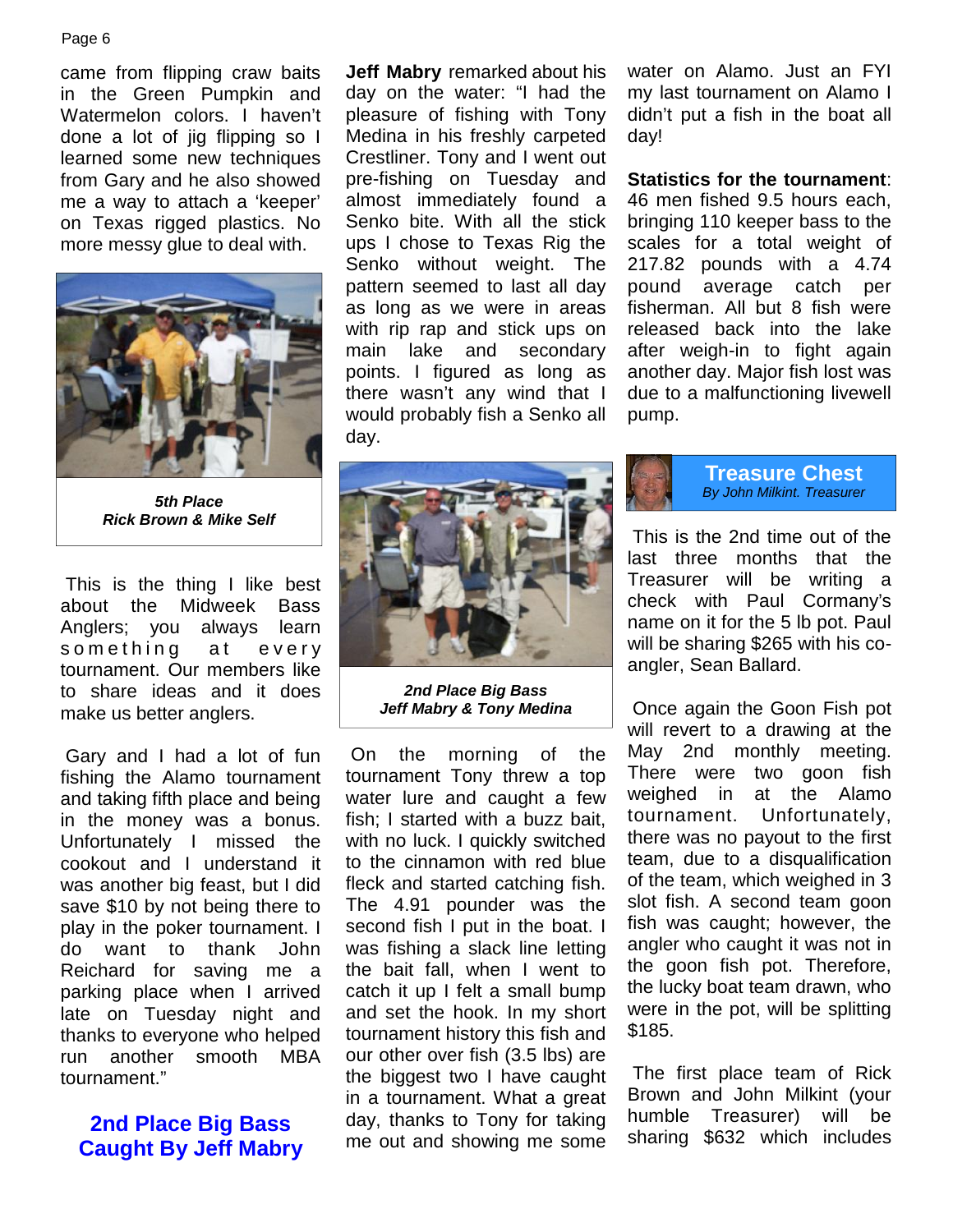the Super Pot.

 Paul Cormany and Sean Ballard, in addition to the 5 lb pot, also share 2nd Place money and 1st Big Fish, adding an additional \$574 to their total payout.

 Tony Medina and Jeff Mabry weighed in the 2nd Big Fish sharing \$184.

 Third Place money of \$198 was won by Lou Hirlemann and Ken Buvala.

 Neal Burns and Bob Brewer share 4th Place money of \$98.

 Club President, Gary Grimes, and his co-angler, Bob Jolley split \$68 for 5th place.



**Weighing-In** *By* **Jack Hughes, Tmx Director**

 All I can say is what a great tournament. The camaraderie was second to none and the steak cookout was one very fine event. I want to thank all the people who helped with the cook out, especially Gary Asmus, John Reichard for getting the trailer to the lake, and your Board of Directors who all jumped in to help.

 The winning team of Rick Brown and John Milkint showed unusual sportsmanship in their journey to winning. They had earlier in the day hooked an approximately four pound largemouth that was showing sever stress in the live well and going belly up occasionally. The team made a decision to release the fish and go to four in the well. They reported the fish swam away quickly. Later they replaced that fish with one slightly larger and as John said, "it was a tough decision to let it go but the right decision". I will add there is a saying all good deeds are rewarded and they were rewarded.

Paul Cormany and Sean Ballard were a very tough second place team and for the third month in a row Paul was in the big money not only for winning  $2^{nd}$  Place but for also taking the 5 lb Pot for the second time in three months. The team managed to win the five pound pot with a 5.49 pound bass. That is really a hot streak, congratulations Paul.

 As we move into the hotter months we all have to remember how important it is to check on your fish in the live well. Adding ice and other stimulates to make the fish comfortable and relieve stress, and changing the water often to keep the oxygen content high should all be considered. We also need to remember when we fish slot lakes that during hot weather a Bassmaster's study found a fish in the live well can shrink a quarter inch or more in 3-6 hours in the live well. During this Alamo tournament one cour team did the right thing and released a fish they were sure would be in trouble in the live well, again congratulations to Rick Brown and John Milkint for making that tough decision. It looks like that fish recovered board from the way he swam away and will be there for our future tournament.

 One last thing and that is thanks to all that helped during setup and getting the weigh in started and moving Mark Durben continued to do his outstanding job on the bump tank and to help making the weigh in move a fast as possible. Thanks Mark, you are making all of our jobs easier at the weigh in.

 If there was a negative it was the next evening after our steak cookout when clearing the camp site I had five chairs left in my camp site along with a half barrel of trash that I had to pick up. I brought the chairs home and have found some of their owners. Let's see if all of us can do a better job of keeping things picked up at Apache.

 Remember to get your entry form for Apache in early and using the **NEW FORM.** The fishing reports from Apache Lake are that the fishing is hot. I am looking forward to seeing you all at the next club meeting and then at Apache to continue the fun!

 Finally, I want you all to know that Bartlett is expected to drop down even further as reported at our last meeting. ability to hold a tournament there in July is in serious jeopardy and we will have to make a decision in the next week about where to fish since it takes 60 days or more to get permits. The will keep the membership informed as we go through the process and decisions.